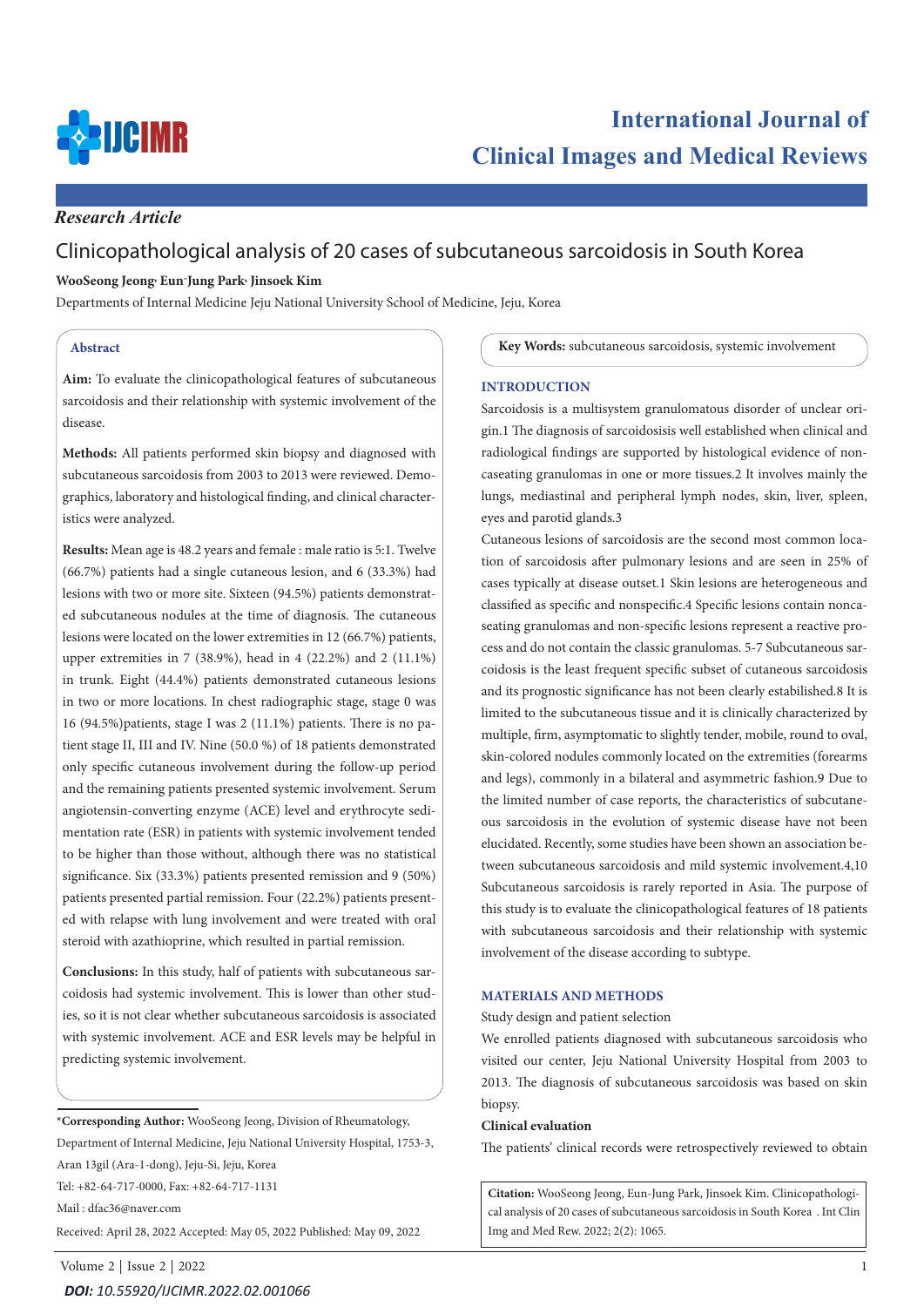the following data: age, gender, types, and sites of cutaneous lesions, extracutaneous lesions, chest x-ray stage, laboratory findings and histopathologic results.

Skin lesions are categorized by specific and non-specific. Specific lesions contain noncaseating granulomas and non-specific lesions represent a reactive process and do not contain the classic granulomas. Specific lesions are subdivided into nodulopapules, papules, maculopapular eruption, scar sarcoidosis, lupus pernio. Angiotensin converting enzyme, calcium, Erythrocyte sedimentation rate and gammaglobulin level were measured and plain chest radiograph was performed. Initial chest radiographic stage was classified as usual: stage 0 when normal; stage I if bilateral hiliar and/or paratracheal adenopathy; stage II when adenopathy with pulmonary infiltrate; stage III only pulmonary infiltrates and stage IV if pulmonary fibrosis.

#### **Treatment**

We used glucocorticoid, hydrocychloroquine, Cholchicine for primary treatment. If patient had no reponse, we used azathioprine or azathioprine combination with primary drug or combination of primary drugs.

#### **Statistical analysis**

The significance of differences among groups was determined by the Mann-Whitney U test and the chi-squared test. All statistical analysis was carried out using SPSS software program (version for Windows: SPSS Inc., Chicago, IL, USA). A value of  $p < 0.05$  was considered to be significant.

#### **RESULTS**

#### **Baseline characteristics of patients**

Ten years of studying from 2003, 18 patients are diagnosed with subcutaneous sarcoidosis. The mean age was 48.2 years. Fifteen (83.3 %) were women and 3 were man, with female: male ratio of 5:1. The mean follow up period was 1.7 years. The clinical characteristics of the patients are summarized in Table1.

Seventeen (94.0 %) patients demonstrated specific subcutaneous sarcoidosis. The most common morphology of cutaneous lesion was nodulopapules in 15 (88.9%) patients, followed by maculopapular eruption in 1 (5.5%) and papules in 1 (5.5%). Scar sarcoidosis and Lupus pernio were not seen in our patients. Ten patients had a single cutaneous lesion, and 8 (44.4%) had lesions with two or more site. In most of the patients, subcutaneous nodules appeared at the beginning of the disease. One case presented pulmonary and neck lymphadenopathy with cutaneous lesion on extremity at the time of diagnosis. Only 2 cases had an extrapulmonary lesion first (pulmonary lymphademopathy). These 2 cases presented skin nodules within 6 months after diagnosis. There were no patients appeared at beginning of the disease in articular, lymph nodes, eye, parotid gland, muscular lesion. The cutaneous lesions were located on the lower extremities in 12(60%) patients, upper extremities in 7 (35%), head in 4 (20%) and 2 (10%) in trunk. Eight (40%) patients demonstrated cutaneous lesions in two or more locations. In chest radiographic stage, stage 0 was 16 (94.5%)patients, stage I was 2 (11.1%) patients. There is no patient stage II, III and IV.

### **Systemic involvement during the follow up period**

Nine (50.0 %) of 18 patients demonstrated only specific cutaneous

### *Table1: Baseline characteristics of patients*

| Variables                                        | Number (%)      |
|--------------------------------------------------|-----------------|
| Sex                                              |                 |
| Male                                             | 3(16.7)         |
| Female                                           | 15(83.3)        |
| Age (yr, median $\pm$ SD)                        | $48.2 \pm 14.1$ |
| Follow-up duration (yr, median $\pm$ SD)         | $1.7 \pm 0.7$   |
| Specific subcutaneous sarcoidosis                | 17(94.5)        |
| Non-specific subcutaneous sardoicosis<br>(patch) | 1(5.5)          |
| Specific cutaneous lesion                        |                 |
| Nodulopapules                                    | 15 (83.3)       |
| Papules                                          | 1(5.5)          |
| Maculopapular eruption                           | 1(5.5)          |
| Scar sarcoidosis                                 | 0(0)            |
| Lupus pernio                                     | 0(0)            |
| First manifesation                               |                 |
| Cutaneous and Extracutaneous lesion              | 1(5.5)          |
| Cutaneous lesion                                 | 15 (83.3)       |
| Extracutaneous lesion                            | 2(11.1)         |
| Lung and hilar lymphadeopathy                    | 2               |
| Distribution of skin lesion                      |                 |
| Lower extremities                                | $7(38.9)$ 12    |
| <b>Upper extremities</b>                         | 1(5.5)<br>8     |
| Trunk                                            | 0(0.0)<br>2     |
| Head                                             | 2(11.1)4        |
| Neck                                             | 0(0.0)<br>1     |
| More than one site                               | 8(44.4)8        |
| Initial chest radiographic stage                 |                 |
| Stage 0                                          | 16 (94.5.0)     |
| Stage I                                          | 2(11.1)         |
| Stage II                                         | 0(0.0)          |
| Stage III                                        | 0(0)            |
| Stage IV                                         | 0(0)            |

#### *SD: standard deviation*

*Table 2: Systemic disease identified during the follow-up peri- ods in patients with subcutaneous sarcoidosis*

| Systemic disease                                                               | Number (%) |
|--------------------------------------------------------------------------------|------------|
| Pulmonary                                                                      | $9(50\%)$  |
| Arthritis                                                                      | 3(16.7)    |
| Spleen                                                                         | 1(5.5)     |
| Renal, dactylitis, parotitis or mucositis, pe-<br>ripheral neuropathy, Uveitis | 0(0)       |
| More than one site                                                             | 6(33.3)    |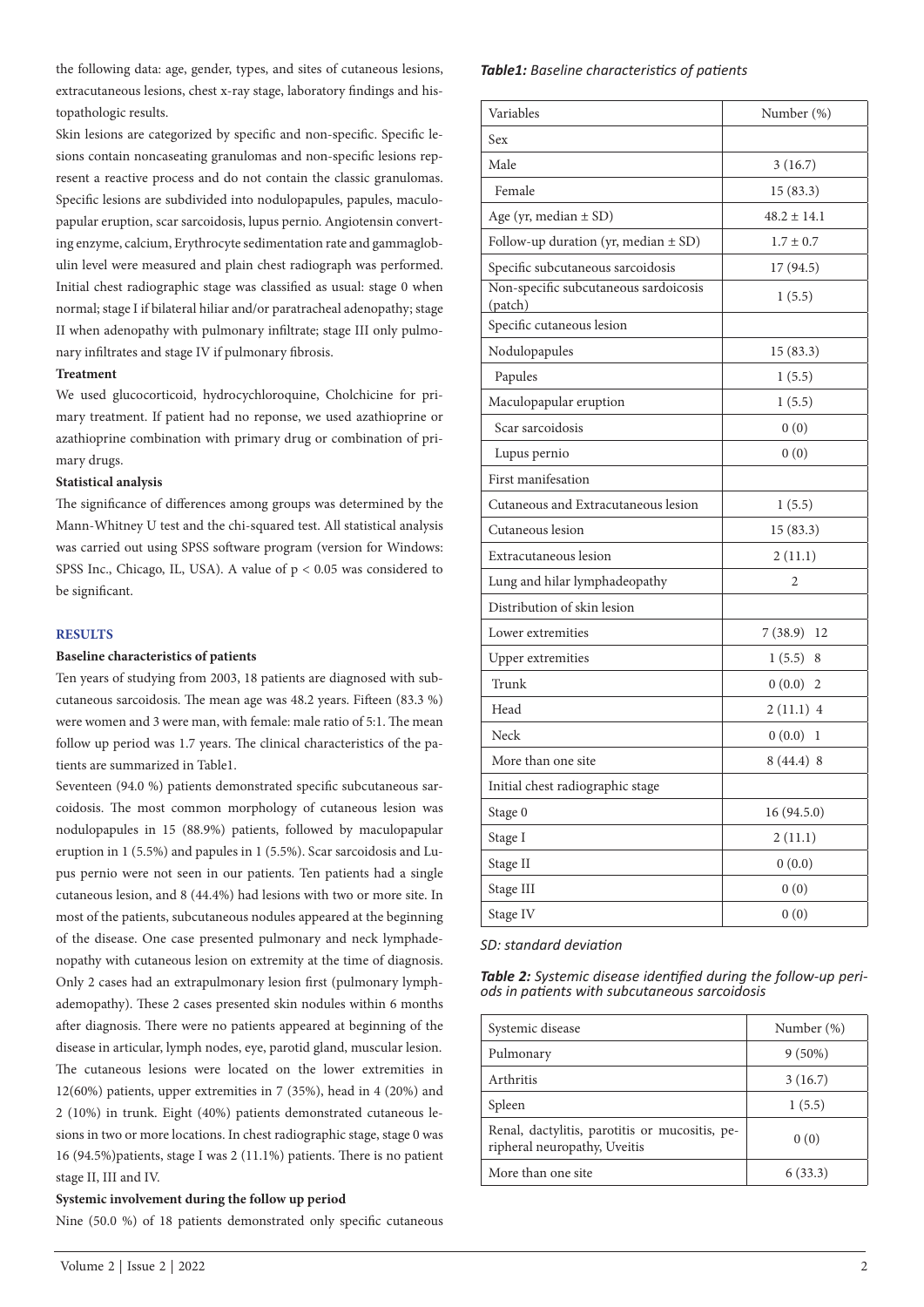involvement during the follow-up period and the remaining patients presented systemic involvement which included 9 (50.0 %) lymphadenopathy with 4 (22.2 %) lung parenchymal lesion, 3 (16.7%) arthritis, 1 (5.5%) splenic involvement. (Table 2) Subtype of subcutaneous sarcoidosis was not related to systemic involvement.

## **Association between abnormal laboratory test and abnormal chest radiographs**

Serum angiotensin-converting enzyme (ACE) level and erythrocyte sedimentation rate (ESR) in patients with systemic involvement tended to be higher than those without, although there was no statistical significance. (Table 3)

#### **Treatment and response**

Fifteen (83.3%) patients were treated with glucocorticoid with or without hydroxychloroquine. Two (11.1%) patients were treated with combination with hydroxychloroquine and colchicine. Six (33.3%) patients presented remission and 9 (50%) patients presented partial remission. Four patients presented with relapse with lung involvement and were treated with oral steroid with azathioprine, which resulted in partial remission. (Table 4)

*Table 3: Association between abnormal laboratory test results and systemic involvement in patients with subcutaneous sarcoidosis*

| Laboratory test                        | No. of pateints with<br>abnormal (elevated)<br>result/ total no. of pa-<br>tients tested (%) | No. of abnormal<br>chest radiograph |
|----------------------------------------|----------------------------------------------------------------------------------------------|-------------------------------------|
| Angiotensin-con-<br>vertingenzyme      | 6/18(33.3)                                                                                   |                                     |
| Calcium                                | 2/18(11.1)                                                                                   | 2                                   |
| sedi-<br>Erythrocyte<br>mentation rate | 7/18(38.9)                                                                                   |                                     |
| Gammaglobulin                          | 3/5(60.0)                                                                                    |                                     |

*Table 4:Treatment and the response of patients with subcutaneous sarcoidosis*

|                    | Number (%) |
|--------------------|------------|
| Primary treatment  |            |
| Glucocorticoid     | 15(83.3)   |
| Hydroxychloroquine | 8(44.4)    |
| <b>NSAIDs</b>      | 0(0.0)     |
| Colchicine         | 2(11.1)    |
| Treatment response |            |
| Remission          | 6(33.3)    |
| Partial remission  | 9(50.0)    |
| Relapse            | 4(22.2)    |

#### **Discussion**

Sarcoidosis is a systemic granulomatous disease of unknown origin that can affect any organ in the body. The lung, mediastinal and peripheral lymph nodes, skin, liver, spleen, eyes and parotid glands are commonly involved. Cutaneous involvement is seen in 25% of cases typically at disease outset of sarcoidosis.1 The most frequent specific cutaneous lesions of sarcoidosis are lupus pernio, infiltrated palques, maculopapular eruptions, infiltration of old scars, and subcutaneous sarcoidosis.3,7,11 Subcutaneous sarcoidosis has been reported to occur in 1.4~6% of patients with systemic sarcoidosis10,12 and occur in 11.8~14.4% of patients with cutaneous sarcoidosis. 10,13

In this study, mean age of onset of subcutaneous sarcoidosis was 48.2 years old. This is similar to what has been reported previously3,4,10, but is higher than the first peak average age of onset of sarcoidosis.6,14 Previous studies showed female : male ratio of 1.9:1 ~ 9:1 in subcutaneous sarcoidosis patients.3,4,10 Female : male ratio of this study is 5:1. Most of the skin lesions were seen in the upper limbs in previous studies but our study showed in lower limbs predominantly.

In this study, cutaneous lesions of subcutaneous sarcoidosis were the first manifestation in 15(83.3%) of total patients, similar with other studies.3,8,10 In 66.7% of patients showed systemic involvement which is lower than previous studies (72.2%~80%).4,14 Skin lesions are classified as specific and nonspecific on the basis of the presence or absence of sarcoidal granulomas. Specific skin lesion of sarcoidosis had been considered that have no prognostic significance and is not correlated with the presence of systemic disease.10,15 Subcutaneous sarcoidosis is specific subset of cutaneous sarcoidosis frequently associated with systemic disease.4,10,16 In this study, at the time of diagnosis, 15 (83.3%) of total patients had only subcutaneous sarcoidosis, and 6 (33.3%) patients had additional systemic involvement during follow up. Systemic involvement was present in 50% of patients, which is lower than other studies (64%~100%). In previous studies, 76% to 100% of patients with subcutaneous sarcoidosis had pulmonary involvement4,10, whereas one study in China reported 58.3% with pulmonary involvement.17 In this study, 50.0% of patients had pulmonary involvement, similar to china study. Based on this, Asian patients with subcutaneous sarcoidosis may be relatively less likely to have pulmonary and systemic involvement.

Spontaneous resolution of sarcoidosis is seen in up to 60% of patients. 18 Sarcoidosis is chronic and progressive in only 10–30% of patients, and mortality is observed in 1–5% of cases.19 There are few guidelines for the initiation of therapy for sarcoidosis. An observation of 3–12 months is usually recommended to determine the general course of the disease.6 In treatment of sarcoidosis, there is no standardized indications but drug of choice is corticosteroids when treatment is required. 20 Current regimen for treatment is use of 20–40 mg/day of prednisone for 8–12 weeks, followed by gradual tapering of the dose to 10–20 mg every other day for the 6–12 months until an optimal minimal dose is established.1,10 J. Marcoval et al. showed that 6 of 10 (60%) patients were spontaneously remitted in less than 2 years' time. However, the patients in this study started treatment immediately after diagnosis. So spontaneous remission rate was unknown. In this study, most of the patients had remission or partial remission to steroid therapy, and 4 patients who relapsed showed partial remission to steroid and azathioprine combination therapy.

ACE is produced in epithelioid cells of sarcoid granuloma and clinically it is increasing in 40% of active sarcoidosis patients.6 Although measuring serum ACE could have limitation to diagnose sarcoidosis, patients of specific cutaneous lesions treating with immunosuppression showed decreasing in serum ACE levels which helps to monitor the treatment.4,6,20 In this study, the patients with systemic involve